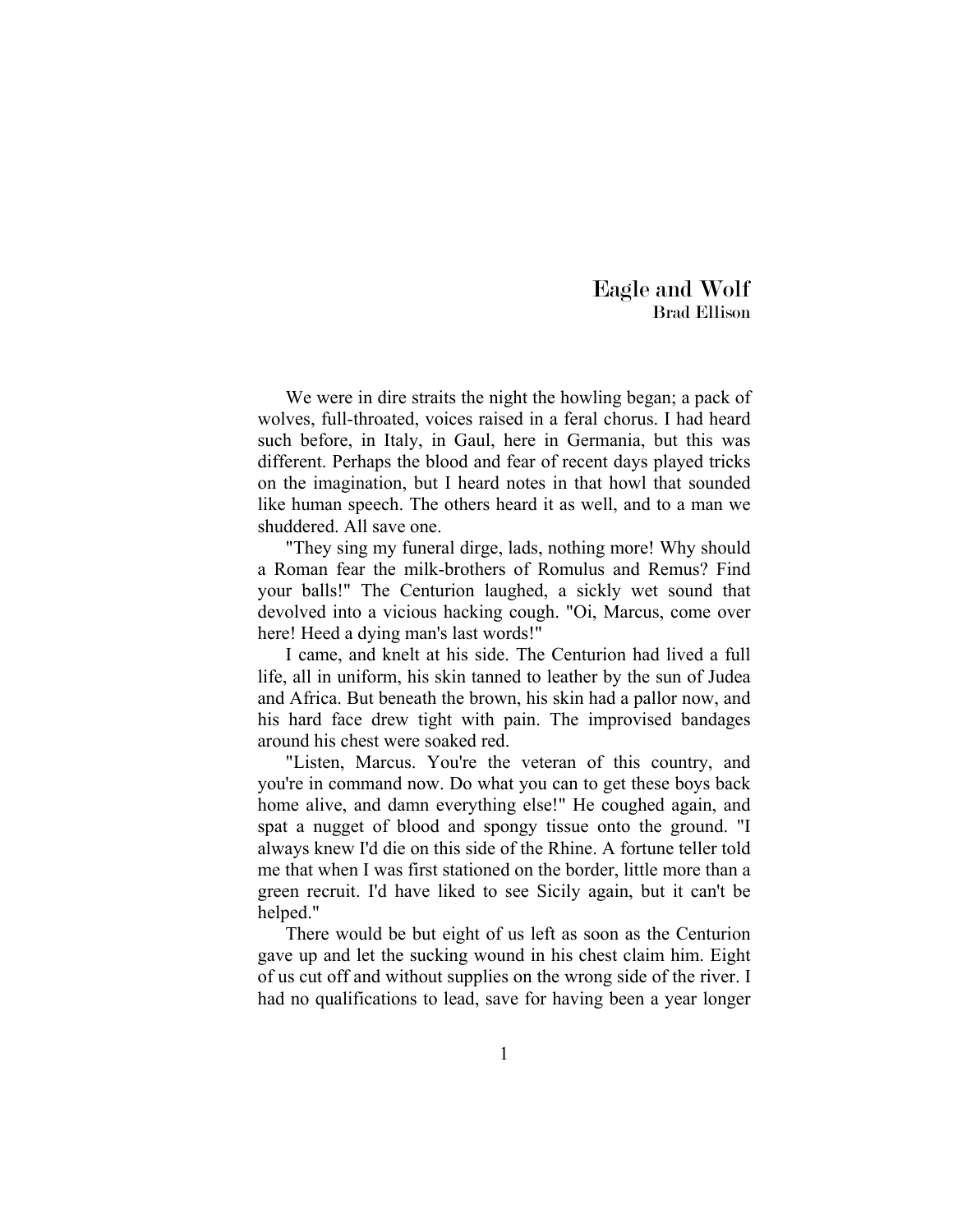on the German frontier than the others. That was better than nothing, and at the edge of the Empire, the men of the Legions made do with what they had.

"I'll bring them home safe, sir," I said to him. I couldn't meet his eyes when I said it, because we both knew it was probably a lie.

"Do it or die trying, boy." The centurion coughed again, and his flinty gaze relaxed as he allowed his eyes to lose focus.

"Jove, Mars," he said, "I never gave much thought to you in life and I won't play the sycophant to you on death's door. I commend my soul to Julius Caesar, the finest commander a Roman soldier could have in life or death, mortal Emperor or deathless god!" Those were his last words. I closed his eyes when his breathing finally stopped, the distant howling still filling my ears.

We wrapped him in his cloak, and with heavy hearts we dug a shallow grave for him, covering him with stones and branches as best we could. I took up his shield, for I'd lost my own in the ambush that had separated us from the rest of the Legion, and I prayed the Roman eagle he'd painted on it would ward us from the danger on all sides. The howling did not abate as we said our quick prayers over him and moved on, chasing the coming dawn in the general direction of the Rhine.

#### **C**SSOGRED

Dawn came at last, giving us certainty of where East lay and light to see the ground at our feet. I hacked at vines and brambles and branches with my gladius, then pushed through with my shield to force a path where there was none, and my companions followed.

We were hungry, tired, and frightened. Discipline is the iron in the spine of every Legionnaire, but discipline can only carry men so far, and the youngest men, Gaius and Cassius, were particularly close to the edge. Their wide eyes told me that, and the way their heads snapped to track every unexpected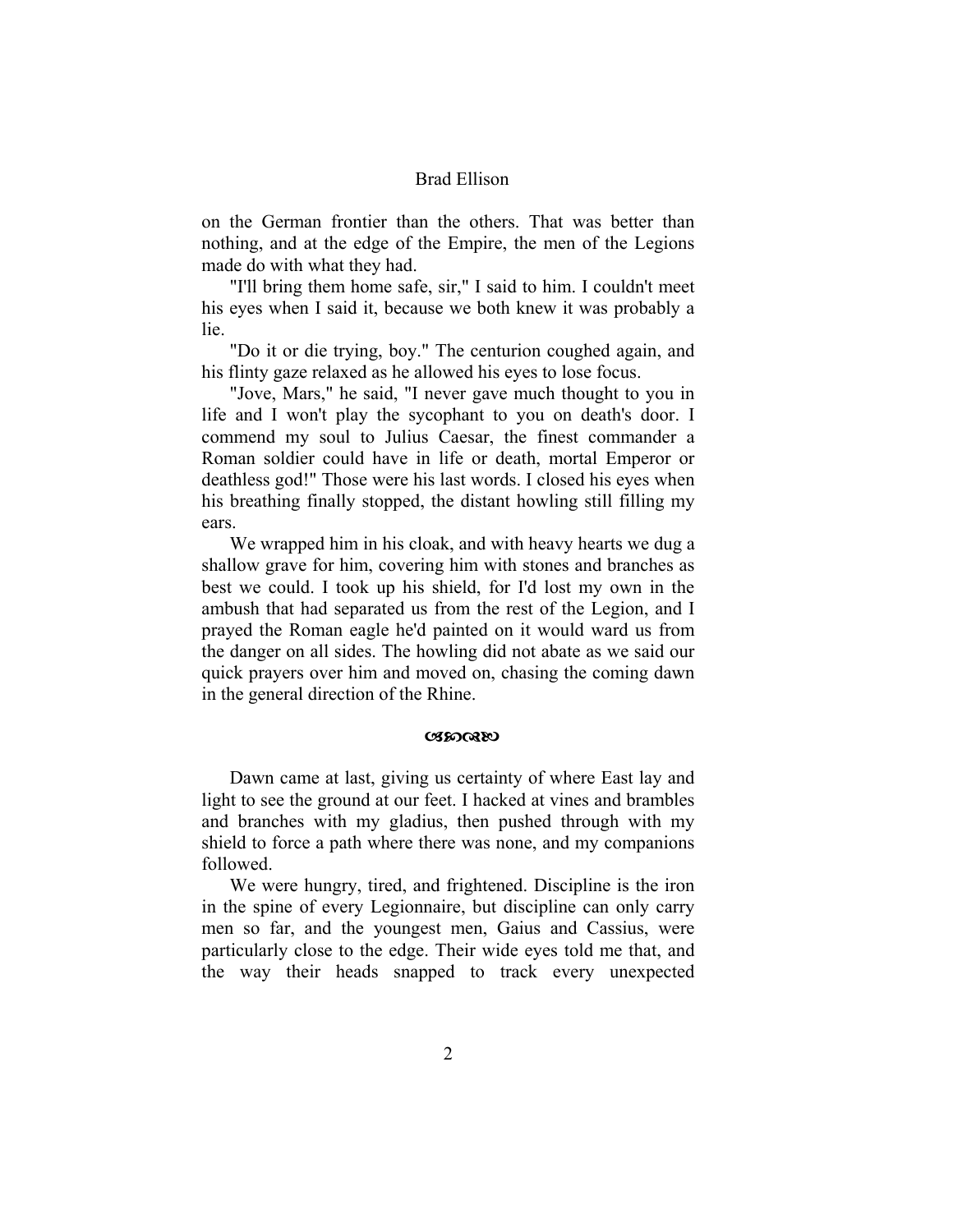movement. It had been their first real battle, and they were unused to the thick woods.

We had eaten the last of our supplies and drunk almost the last of our water, when we came upon a path. Not a track made by deer or boar, but a proper path cleared and walked by men, wide enough for a wagon and marked with wheel-ruts and hoof prints, running very nearly the direction we needed to go.

Any road in the wood had to have been laid down by the Germani, and we risked capture and death to walk it. On the other hand, it meant quicker and easier marching, and if the road ran all the way to the river, there would likely be a Legion outpost on the opposite bank to watch it. The Centurion might have pushed us on through briar and branch, fearing no wolf and feeling no hunger. I was a weaker man, and the ache in my sword arm and the gnawing in my belly helped make my decision.

We made good time once free of the grasping underbrush, and covered ground easily. The road curved slightly, concealing the trail before and behind us with its arc, but this seemed to put us even more directly on a path straight to the river.

After some two hours, we came to a small village in a clearing. We were on guard as soon as we saw it in the distance, but we heard no human sound, and as we approached we saw no sign of life. Slowly, scanning to the left and right, we walked into that clearing, and found ourselves seemingly alone among perhaps a score of empty huts ringed round a stone well.

We formed up and scouted the village. It was indeed deserted, but we found a little meal, some mushrooms, and a few dried roots that had been left behind. We also found a small stone altar in the center of the clearing by the well, on which lay small offerings of dried meat to whatever god these barbarians worshiped. We ate, had our fill of water, and refilled our skins.

We were careless. An enemy might have murdered the lot of us as we drank. Instead, we were startled by a loud cackling from the edge of the clearing. An old woman stood there in the shadow of the trees, white hair hanging in her face, leaning on a crooked staff. She continued to laugh at us as we approached her, weapons in hand.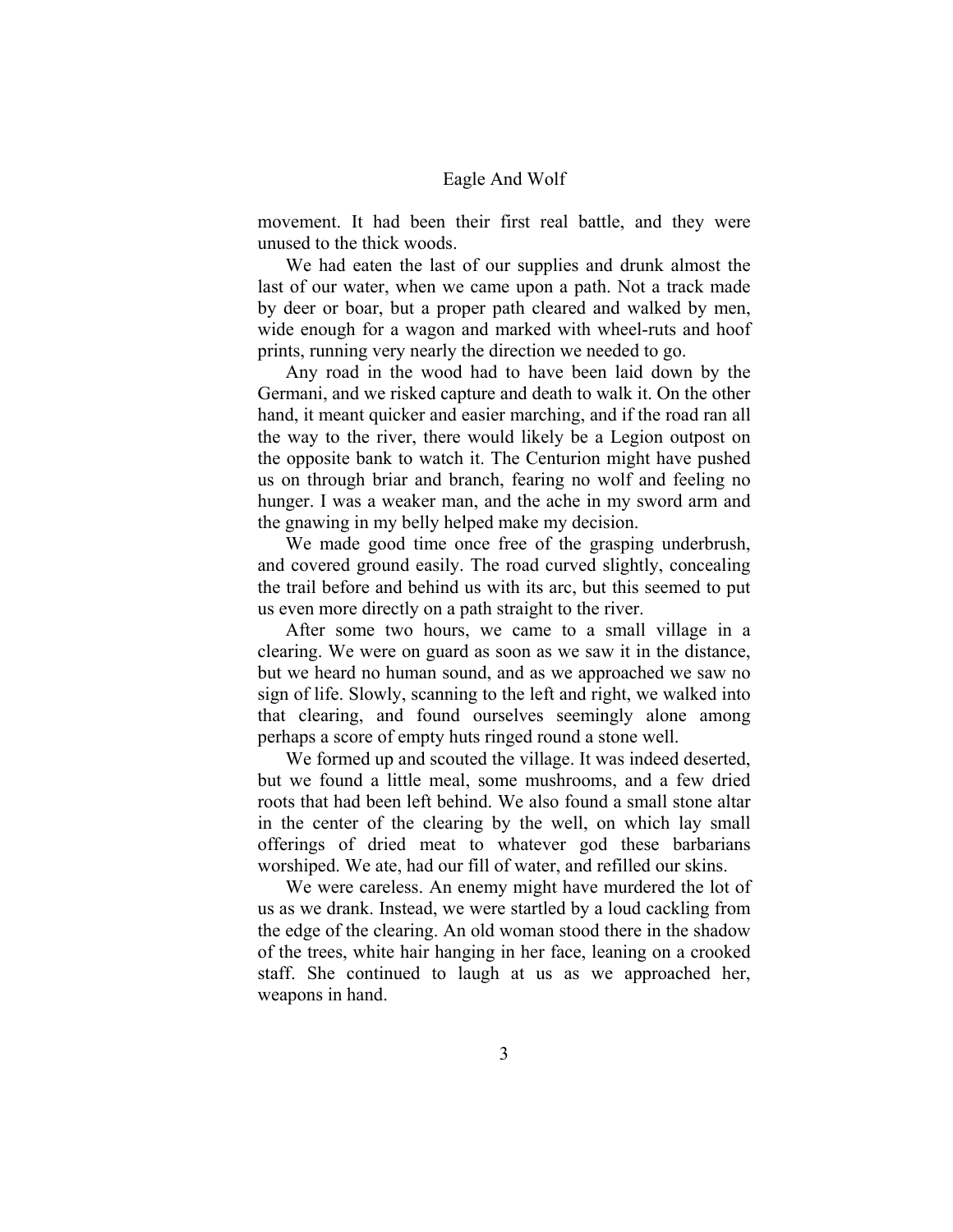"Look at you!" she said in thickly accented Latin. "The Eagles of Rome! It's a bunch of starved chickens you are, pecking in an empty yard!"

"Where are the rest of you?" I asked her, thinking of warriors waiting in the trees with spears ready.

She laughed even harder, and as we drew close I saw that her arms were covered in long wiry white hairs. Her white brows were long and thick, meeting in the center of her face below a low hairline, giving her features a savage cast. "The young men went to fight the dreaded Legion, to show the dogs of Rome whose land this is. The young women went off to hide in the forest, taking the old men and the children with them, lest stray pups stumble on this place."

"And you didn't go with them?" I felt the gooseflesh rising as my hairs stood up. This was not how solitary old peasants spoke to armed troops.

"Do I look like I fear Romans? I'm too old to dread rape or murder. My bones are brittle as dried clay, my heart barely beats, and every night I go to sleep expecting not to wake. Besides, why should I fear prey? I've heard the howls at night, and know the pack is stalking."

"What do you know about it?" said Gaius, wide-eyed. This made her laugh again.

"The little eagles with their clipped wings are lost in the bramble now, far away from their nest. Little hatchlings, the wolf pack enjoys easy prey, and they love to torment Romans."

"What kind of beast torments men?"

She grinned at us, showing long white teeth sharp and stronglooking despite her age. "The kind that walks on two legs, at least sometimes. There are things in the woods that your people will never understand, for all your books and ciphering. Never fear though! When they run you down at last it'll be on four legs, for that's the way they love best to hunt!"

At that she turned her back to us and stepped back towards the woods. Before she passed into the trees, Gaius flung his pilum. The long iron head punched through her frail body and came out between her breasts. I was cursing him even before she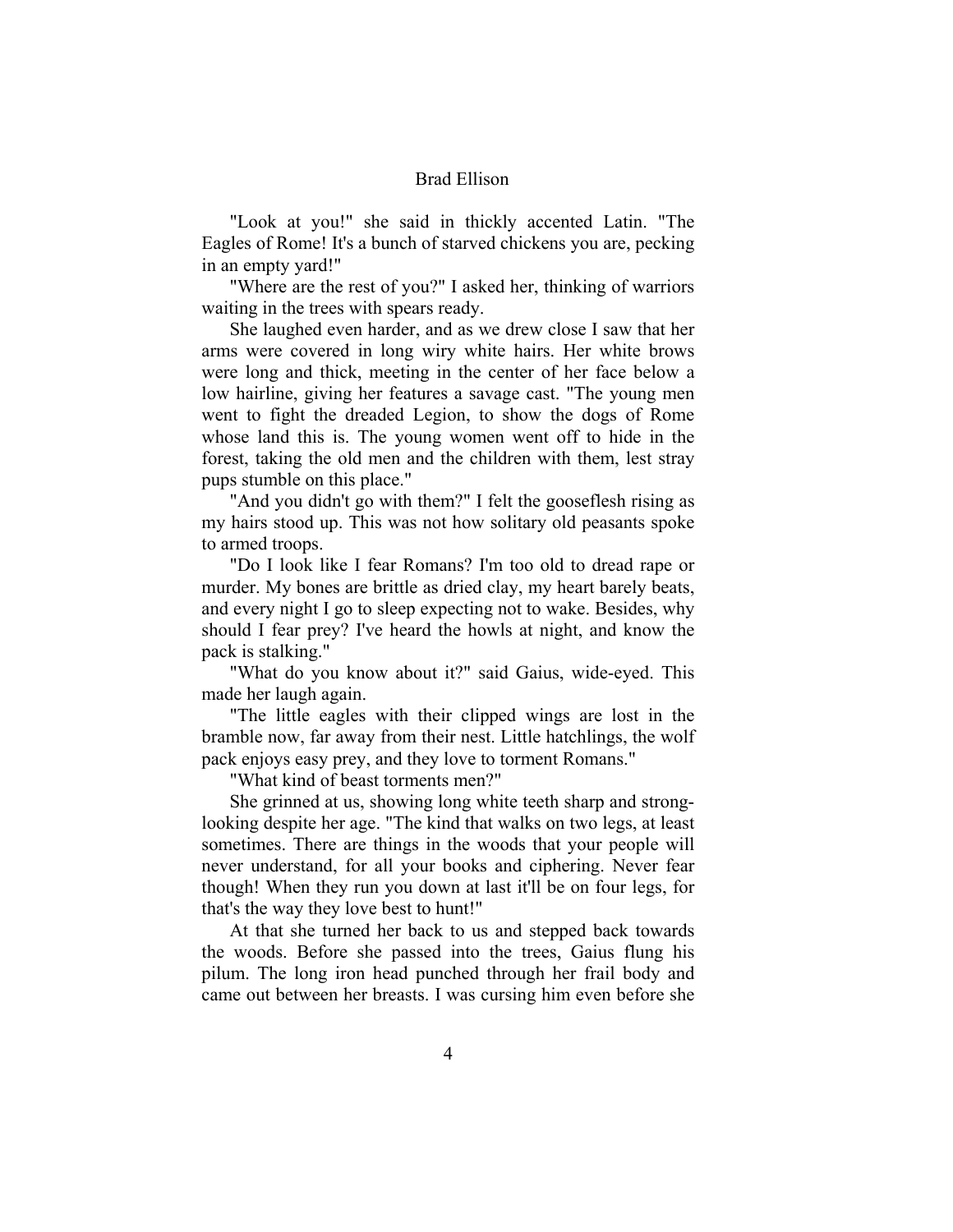hit the ground, but it was wasted air. He'd broken, forgotten discipline and acted on instinct.

If we ever managed to escape this forest, I thought to myself as I pulled the javelin from the old hag's corpse, we would be little better than wolves ourselves.

I retrieved the pilum, checking to make sure it hadn't bent or warped and wiping the blood off with the corner of Gaius' cloak. I kept eye contact with him while I took his weapon and soiled his garment, a primitive assertion of dominance like a big dog eating a smaller one's meal. He didn't challenge me, and with my status as the stronger dog clarified I led us on down the path in the direction of the river. It wasn't military discipline, but it served to at least keep him moving with the group.

#### **OBDGEE)**

Hours later, I heard a wet choking sound behind me, and turned to see Cassius fall with a spear through his throat.

It was a Roman pilum, but the wooden shaft was carved with Germanic runes, and where the wood joined the iron there was a long streamer made from an animal's pelt, a familiar weapon dressed in barbaric trappings. I catalogued these details as I registered the spurting blood and the red foam that came from Gaius' mouth as he tried to say something, his eyes welling up with horror as damp wheezes came out of the ruined tubes of his neck. The weight of the shaft tore the spear free as he fell, and it tore through the whole substance of his throat as it did.

We had instinctively formed a ring around his body, eyes out to the forest, shields up and weapons in hand. We saw nothing in the trees, but we heard mocking laughter in the distance, and then, receding, the sound of a human throat imitating a wolf's howl.

Then nothing.

We left him where he fell and marched on, eyes and ears straining, praying to all the gods.

The river. We had to make the river. The gods-damned Rhine had to be near, and this barbarian trail seemed to be leading right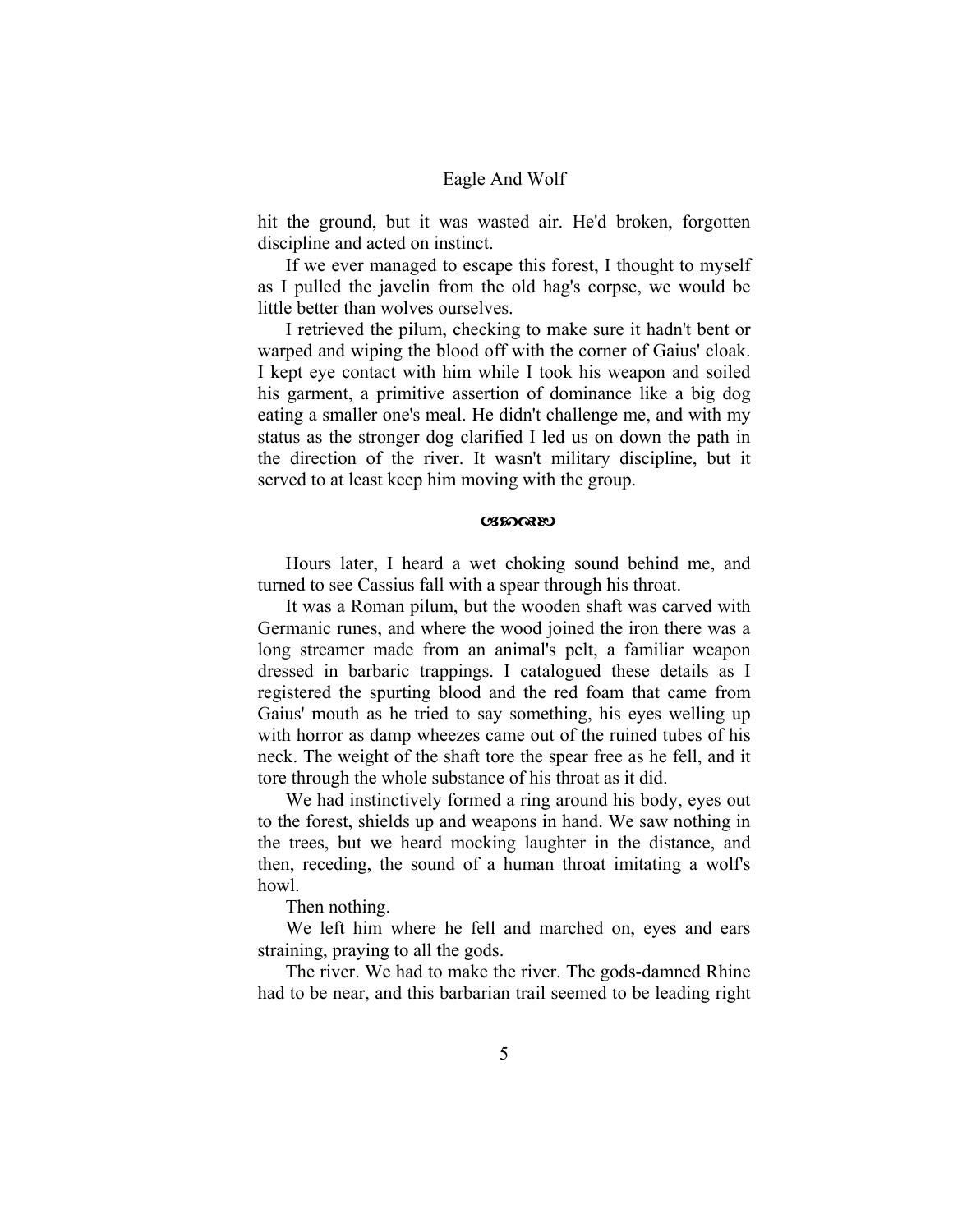to it, and if we made the river we'd be all right. With good luck, if this trail ran all the way to the river there'd be a Legion outpost on the other side. We were in poor condition to fight, especially against stealthy enemies with unknown numbers, but we were Roman soldiers, and by Mars, we could march until our legs were worn down to stumps. Fear and hunger and exhaustion were reducing us to a pack rather than a unit, but the discipline of marching was hammered into every Roman Legionnaire, into the very muscle and bone, deeper than the soul.

We marched. One foot in front of another again and again and again.

Though we watched and listened as sharply as our tired eyes and ears could, we detected no sign of our attackers. There was no doubt in my mind that they were still with us, however. In the woods, watching from the trees, moving silently in a forest they knew intimately, creeping perhaps on all fours like...

I dreaded the setting of the sun. It came soon enough, the reddening light and long shadows as the sun set over our shoulders and left us alone in the dark. The howling began again.

We marched, bodies and minds numb to all sensation, even the terrible predators' song that came from the woods on either side of us and kept pace with us as we marched. We understood the grimness of our situation but were past caring. Our food was gone, we were as weary as we'd ever been, and our nerves were raw and frayed.

I saw the Centurion marching beside me in the moonlight, his guts torn out and his limbs ravaged with the marks of canine teeth. He looked at me with his dull milky eyes and said "Killing you lot would be a mercy right now. That's the only reason they're not doing it."

I didn't have anything to say to that. It wasn't anything I didn't already know.

"They'll cut you down before you make the river. Death's inevitable now, and they'll ravage your corpses with sharp teeth and hack you apart with axes. That's a prophecy. You'll die running, or die fighting."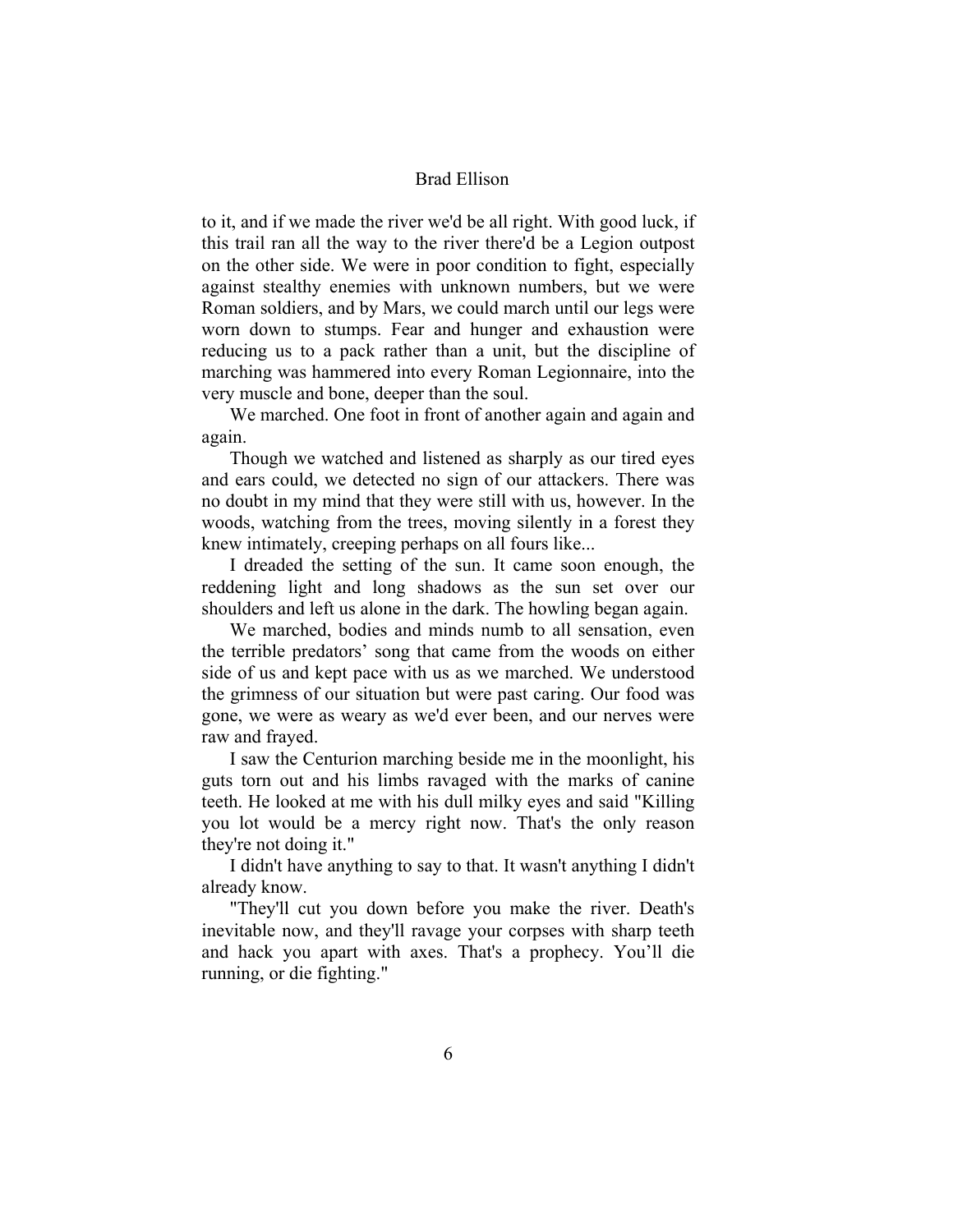I stumbled on a root, and when I looked up again the ghost was gone. The howling had not abated.

"Right," I said, holding up a hand to signal halt. "No sense in our half-killing ourselves just to make it easier for them to finish the job. We'll form a ring with our backs to that oak there, and sleep till dawn. Then we resume, and I think we'll make the Rhine by the afternoon."

#### **CBDGREU**

I didn't dream, not from the moment I closed my eyes to the moment the dawn light woke me. Aching and ravenous, we lapped up water from our skins and set our feet again to the trail.

We were not shut of the howling. It came from human throats, and it was mixed with mocking laughter. The sounds again came at us from both sides of the trail, and kept pace with us as we marched, but not a footstep or rustling leaf did we hear, nor any sign of our invisible stalkers.

By noon they had made no move against us, but had begun lacing taunts and insults in German and crude Latin into their mockery. They sang a German parody of a Legion marching song at one point, and though I caught but a few words, obscene and blasphemous against our gods and mothers, the meaning was clear enough from the way they laughed. We snarled at the voices, not wasting words. We bared our teeth at them, but that only made them laugh more.

I cut a strip of leather from my belt and chewed it as I walked, and behind me the men did likewise. I felt mad, unable to discern reality from a terrible dream.

Gaius broke. Turning to the forest he began to scream, drawing his gladius and beating it against his shield. "Fight, damn you! Come out and fight you godless pagan sons of bitches! Why won't you fight?"

The forest went silent. There was tension in that moment, the air taut as a snare's wire as we waited to see what came next. I was certain for a moment that everyone would break with him, go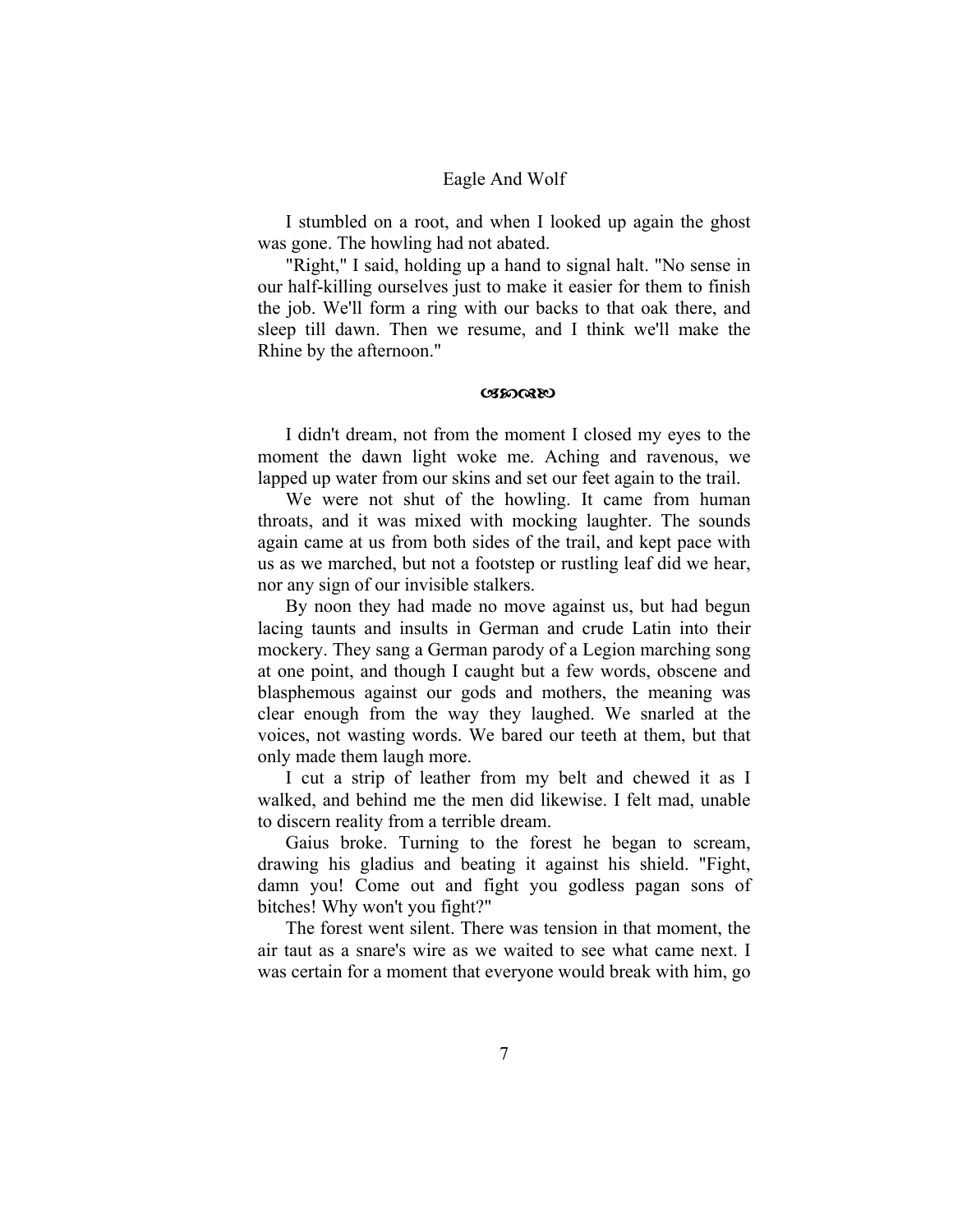berserk, and that we would all die screaming like lunatics in the road.

When no one moved to join him, he screamed again, wordlessly now, and plunged forth into the trees with his sword swinging in broad flashing arcs. He vanished into the brush, swallowed by the forest, but still we heard his ferocious howls of rage and desperation.

Then they were cut off with a sudden choked sound.

Still we stood there, dumb as statues, staring after where he'd vanished, the silence drowning us. Then the laughter and the man-howls began again. We marched. What else could we do?

#### **C**BOOKEO

Weariness and hunger wore us down, and my grip on reality began to slip. The world came to me in fragments, shards, scraps and tatters of the world around me. The texture of the leather between my teeth. The ache in my calves. Blue sky, green leaves, brown earth. A voice from the forest telling us that his grandfather had raped Julius Caesar and he'd do the same to us soon. Smell of blood on the leaves. A groan like a dying mule as Brutus behind me stopped and never started again. I thought I saw Gaius' face flayed off his skull and nailed to a tree to watch us with eyeless sockets, but when I blinked it was gone. The howling never stopped.

The river was the thing that broke the spell. We were five, Marcellus and Durio and Vitus and Bato and I. In the red light of the setting sun the Rhine looked like blood, but the forest receded as we approached the bank and the sound of rushing water cut through the mocking howls and we were men again. We had marched through Hell and Hell's Latrines to get here, but we were within sight of hope and salvation. Across the river was safety. Across the river was the Roman Empire. Across the river was home. As I'd hoped, there was a Legion stockade on the opposite bank, and I could just see the glint of the dying Sun shining on the Eagle of Rome.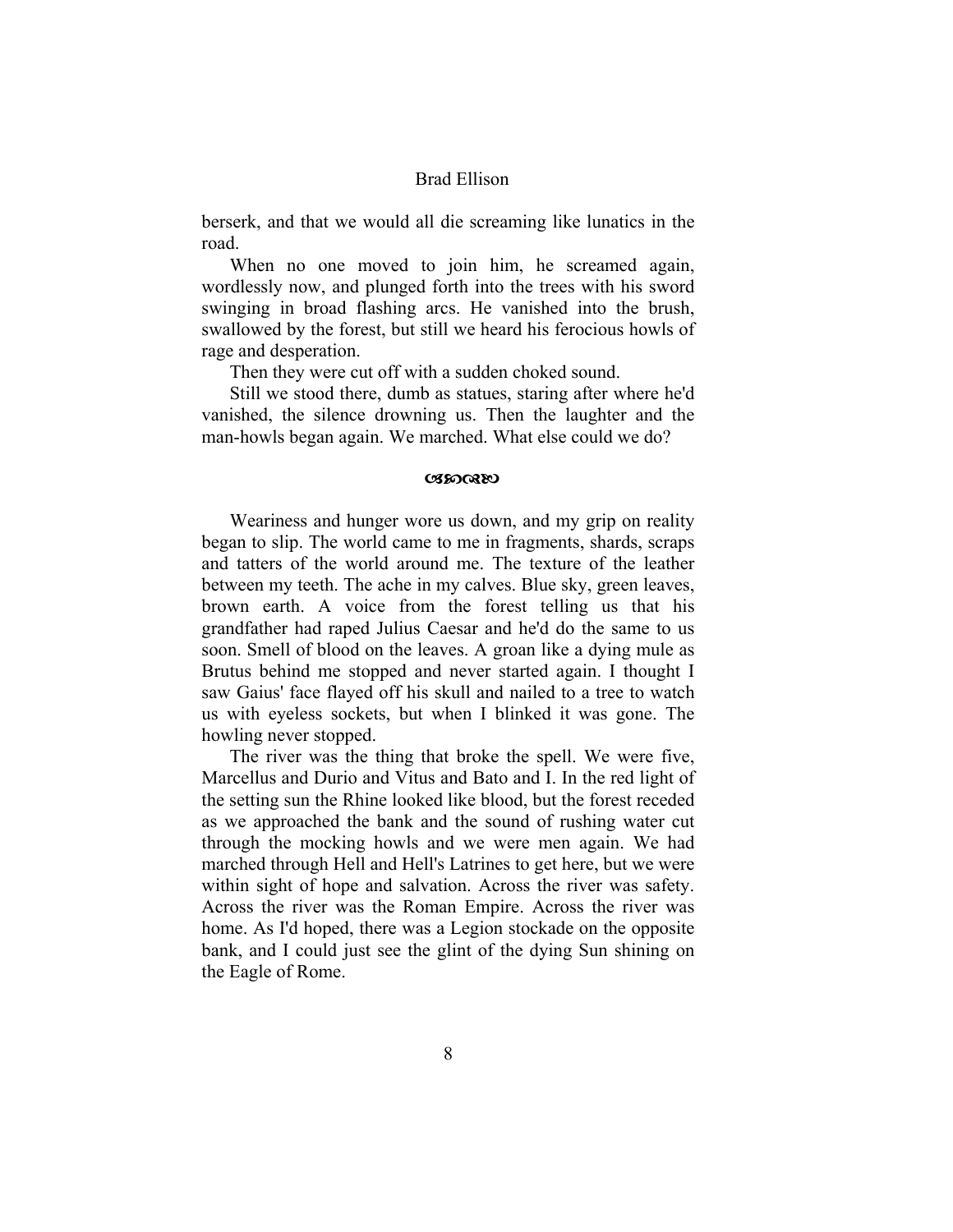The pack at our heels must have been waiting for us to feel this rising sense of hope, because killing us when we had full hearts was so much more satisfying than simply ending us while we were hollow and spent. They came from the trees, naked save for mud and woad and wolfskin belts, axes in their hands, and swords and dirks, hairy as beasts themselves and barefoot, loping towards us with iron glinting red in the dying sunlight. I don't know how many, but oh, more than five, many more than five.

One died with my pilum in his chest. Exhausted or not, I threw it true and strong across twenty paces to strike him down, and then I drew my gladius and set the Centurion's shield before me as they closed the distance. To my left and right my shieldbrothers did likewise, and we stood shoulder to shoulder as Legionnaires. Tired, hungry, wounded, worn, hounded unto Death's door and driven mad, broken down to component pieces and taken to the limits of human endurance, by Mars and by all the gods we were Romans and were going to die like Romans.

They came at us, and we held. We had no reserves of energy, no strength, nothing but will to keep us standing and fighting, and even that was depleted. What we did have was each other, each man guarding the man at his side, and we knew how to fight as a unit.

The German wolves knew how to hunt as a pack, but they had no discipline, no formation. If they had, they would have taken us in that first clash, for we had little enough to resist them with. They came at us, and axes rattled against shields, and swords bit into naked flesh, and they yelped and leapt back.

I had taken a shallow cut on my sword arm, and Marcellus had been stabbed in his left shoulder, but we all still stood, and two of the pack were dead at our feet. They stood back, circling, trying to flank, and we kept our shields between them and us and kept moving steadily towards the river.

I realized the first attack had been just a taste, feeling us out. They truly were coming after us like a wolf pack. I knew then what they were about to do and so was not surprised when they came at us from both sides, and fell back when we resisted.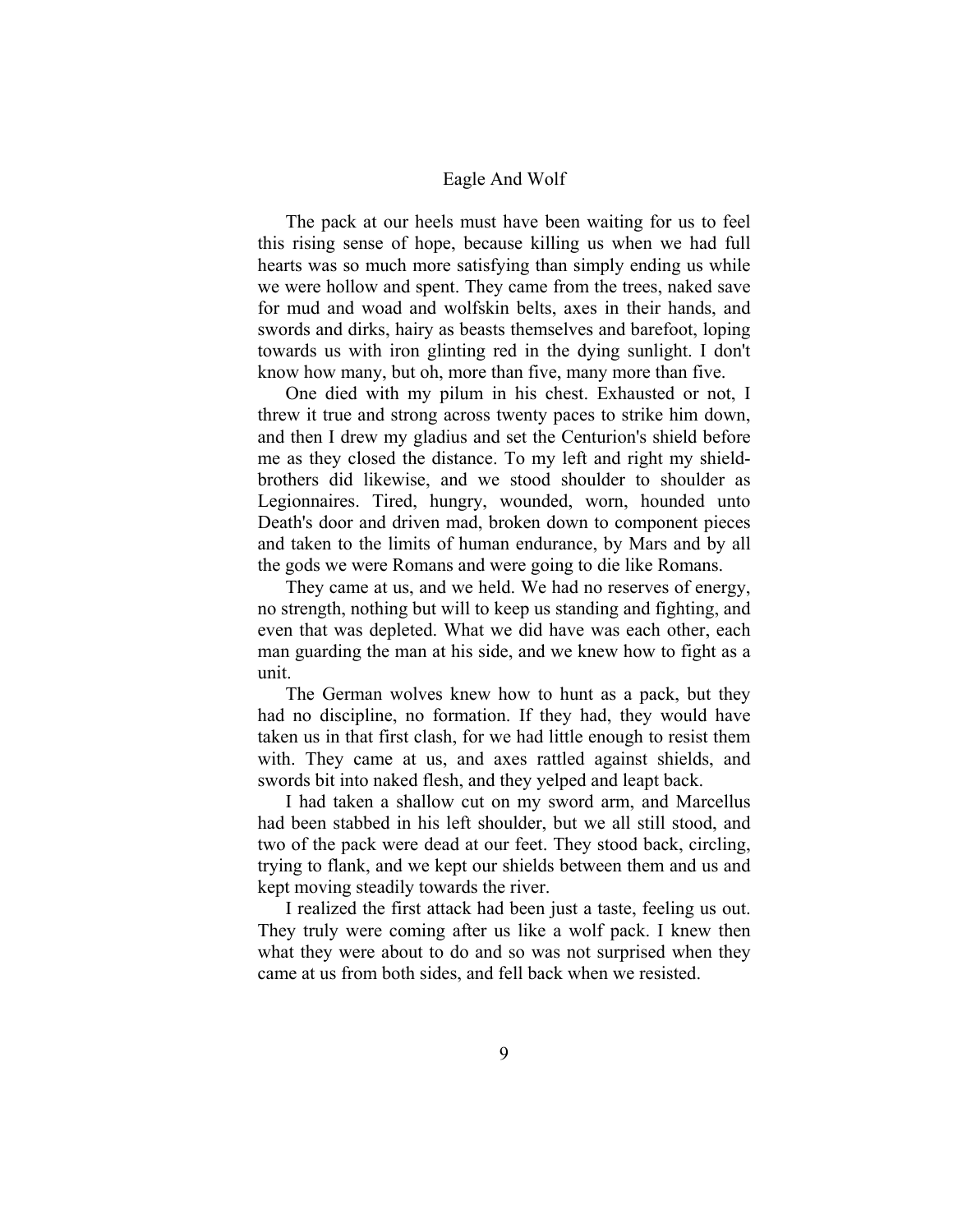We were all still on our feet, weapons in hand, ready to fight. Men should not be able to fight after an ordeal like ours. But we were more than men; we were Romans.

They came again, trying to get behind us, between us and the river, and somehow we kept them from it. Marcellus was dead now, his weakened shield arm unable to stop the axe that took him at the juncture of neck and shoulder.

The Moon was in the sky. The Sun sank below the horizon. The pack changed.

The naked reavers began to shudder as if palsied, and a purely lupine howl burst from their throats, and their skins split apart to reveal gray fur beneath as they dropped their weapons and fell to all fours. I had known they would, had been expecting it and waiting for it, but even so, it was a wrenching thing to see. The men burst apart at the seams like swollen wineskins and beasts stood in their place, eyes and teeth flashing in the moonlight.

They were vulnerable as they changed, and we cut down three more, but then we had the pack to deal with, swifter than before, low to the ground and darting at our legs.

We had not stopped moving for the river, but now they had us surrounded. We stood back to back now, too tired to hold our shields up. Durio was brought down by a wolf that leapt at him and took out his throat, though he made it pay in kind, burying his gladius in its belly and ripping it open.

They closed on us, and all was chaos. There was no more formation, no discipline, just two-legged beasts with swords against four-legged beasts with teeth. My arm popped from the socket as the eagle-painted shield was torn from it, and my sword's blood-slick hilt slipped from my numb fingers. I felt teeth in my leg, and hot breath at my throat, and I struggled feebly against their strength like a man in the throes of a dream.

Something exploded inside me. I would not die this way. I would not.

I felt a ferocious heat start at the center of my being, and spread swiftly through my flesh. My skin split apart, my armor was torn loose with the fury of the metamorphosis, and my limbs reshaped themselves with sharp cracks that sounded like breaking